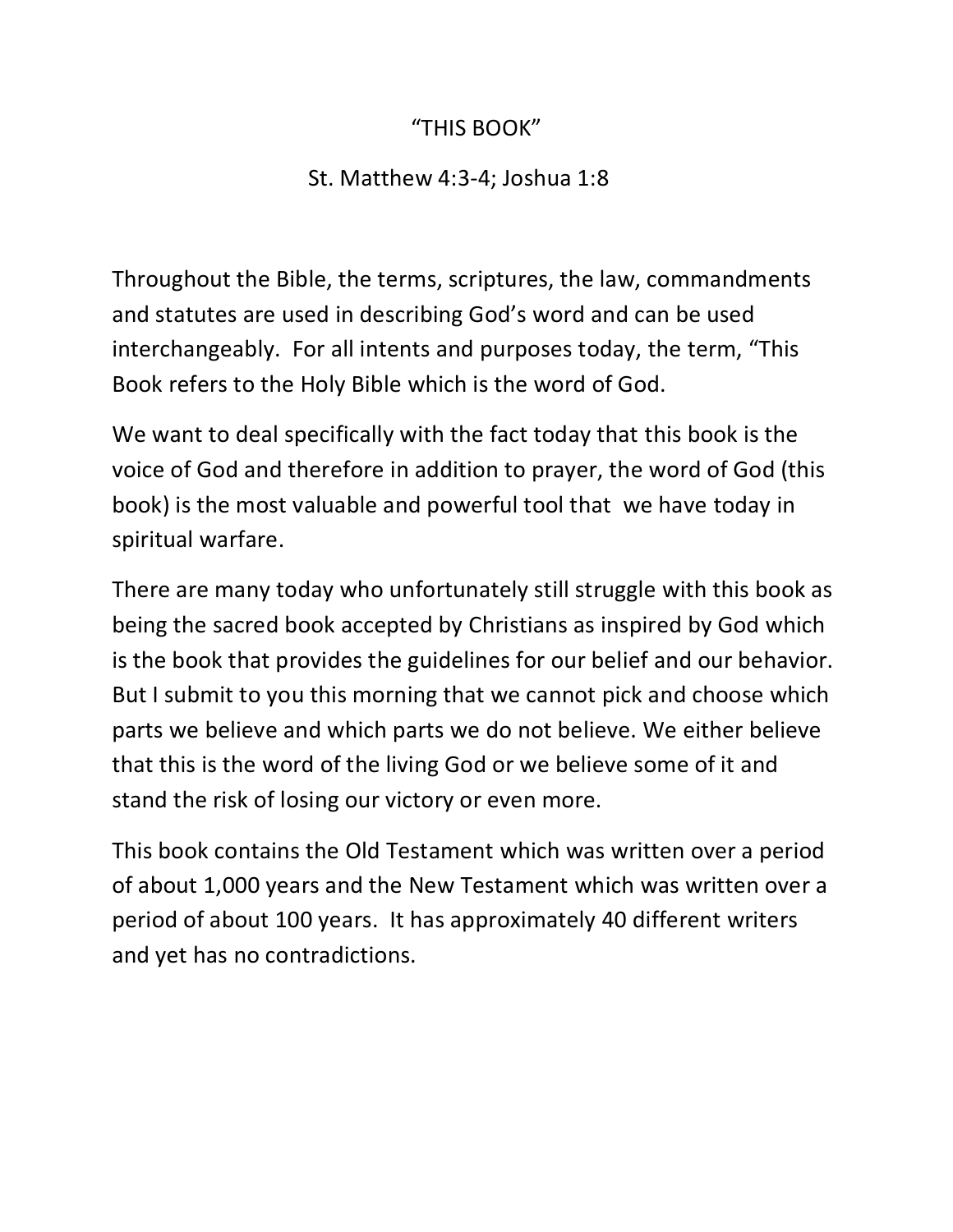No matter what Christian/religious book you find on any subject, no matter what commentary you find written by great theologians, this book is the book above every book and this book is the Christians final authority.

Our nation was founded upon the principles of "This Book." Our forefathers used this book as a guide. The moral fabric of our society is decaying today because we have gotten so far away from "This book." And the only answer to the dilemmas that we face as a nation is to go back to "This Book."

It was George Washington who stated in his inauguration address, "It is impossible to rightly govern a nation without God and the Bible."

Righteousness exalts a nation but sin is a reproach to any people.

# #1- THIS BOOK IS DIVINELY INSPIRED

All scripture is given by inspiration of God, and is profitable for doctrine, for reproof, for correction, for instruction in righteousness. (II Timothy 3:16)

For the prophecy came not in old time by the will of man; but holy men of God spake as they were moved by the Holy Ghost. (II Peter1:21)

# #2 – THIS BOOK WAS WRITTEN WITH A PURPOSE

To authenticate the divinity of Christ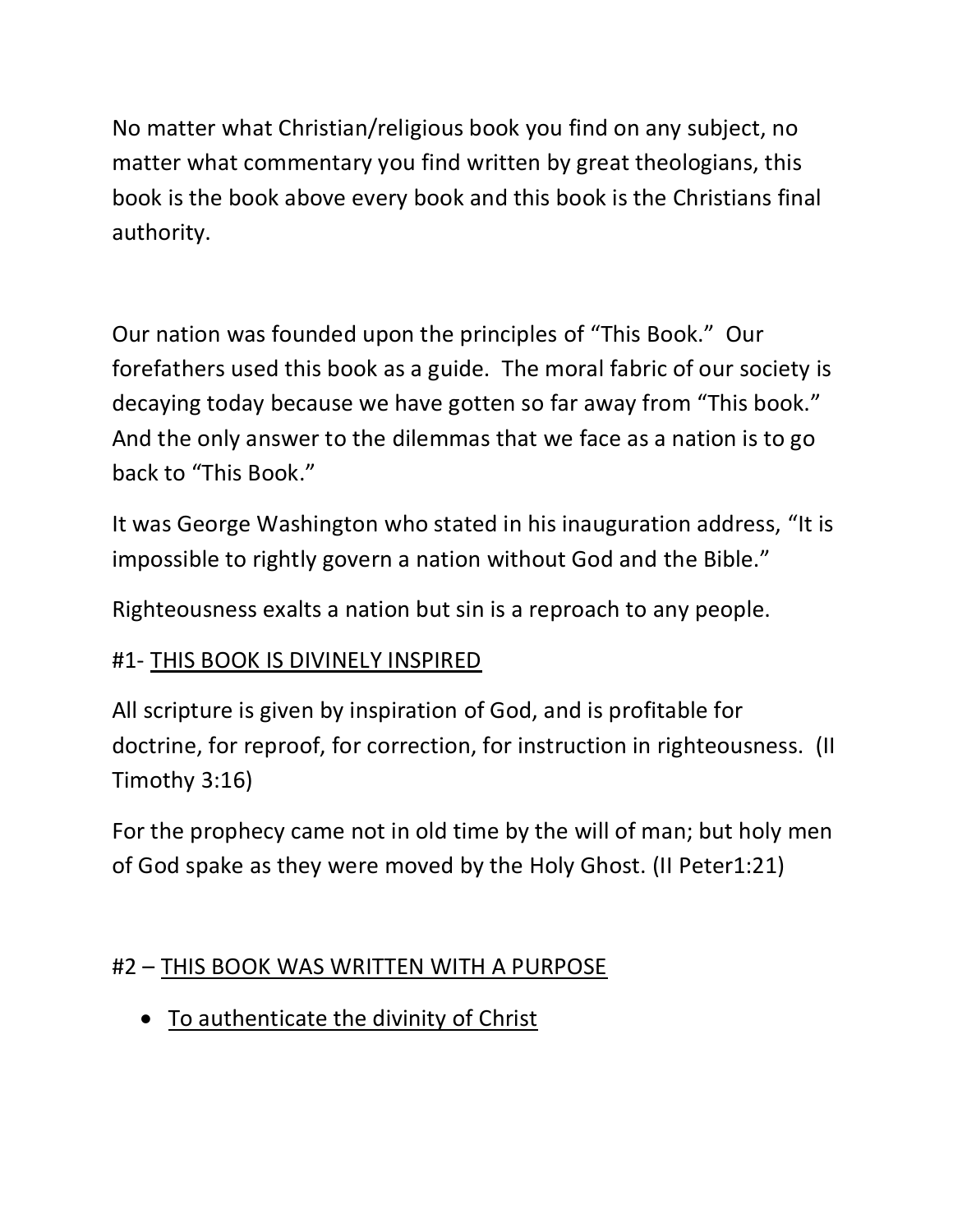But these are written that ye might believe that Jesus is the Christ, the Son of the living God, and that believing ye might have life through his name.

### #3 – THE WORD OF GOD IS ABSOLUTELY TRUSTWORTHY

Blessed be the Lord, that have given rest unto his people Israel, according to all that he promised; there hath not failed one word of all his good promise, which he promised by the hand of Moses his servant. (I Kings 8:56)

Heaven and earth shall pass away: but my words shall not pass away. )St.Luke 21:33)

# #4 – THE WORD OF GOD IS MIGHTY IN its INFLUENCE

A devouring flame: Wherefore thus said the Lord of Hosts, because ye speak this word, behold, I will make my words in thy mouth fire, and this people wood and it shall devour them. (Jeremiah 5:14)

THIS BOOK will burn out HATRED THIS BOOK will burn out BITTERNESS THIS BOOK will burn Jealousy, pride, envy and anything that is not like God.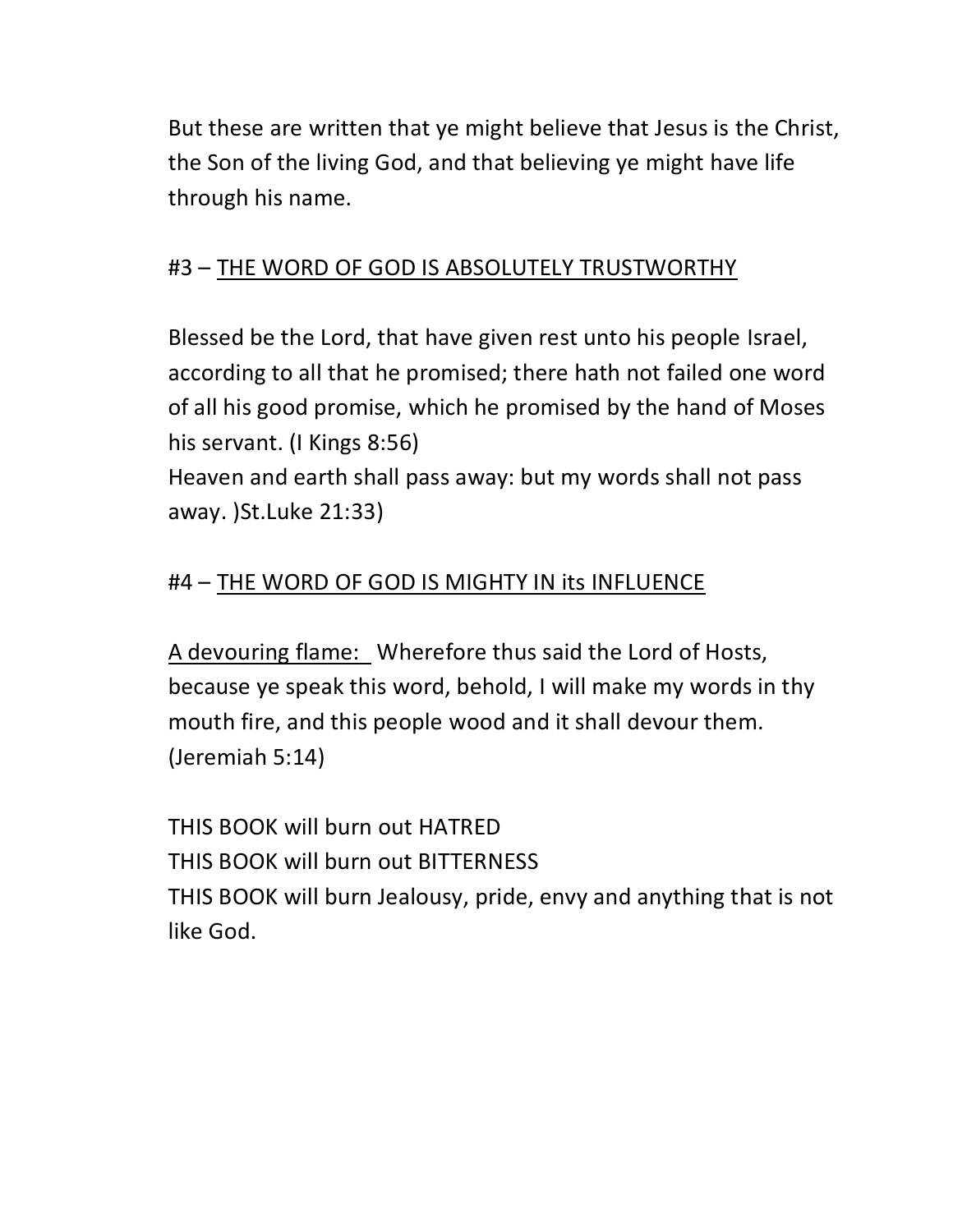#### THIS BOOK GIVES HOPE TO MEN:

For whatsoever things were written aforetime were written for our learning, that we through patience and comfort of the scriptures might have hope. (Romans 15:4)

### A SAVING POWER:

For I am not ashamed of the Gospel of Christ, for it is the power of God unto salvation to everyone that believeth, to the Jew first, and also to the Greek. (Romans 1:16)

#### A PROBING INSTRUMENT:

For the word of God is quick and powerful, sharper than any twoedged sword, piercing even to the dividing asunder of soul and spirit and of the joints and marrow, and is a discerner of the thoughts and intents of the heart. (Hebrews 4:12).

#### A DEFENSIVE WEAPON

And take the helmet of salvation, and the sword of the Spirit, which is the word of God. (Ephesians 6:17)

#### THIS BOOK IS A BLESSING TO THOSE WHO REVERENCE IT:

This book of the law shall not depart out of thy mouth; but thou shalt meditate therein day and night, that thou mayest observe to do all that is written therein; for then thou shalt make thy way prosperous and then thou shalt have good success (Joshua1:8)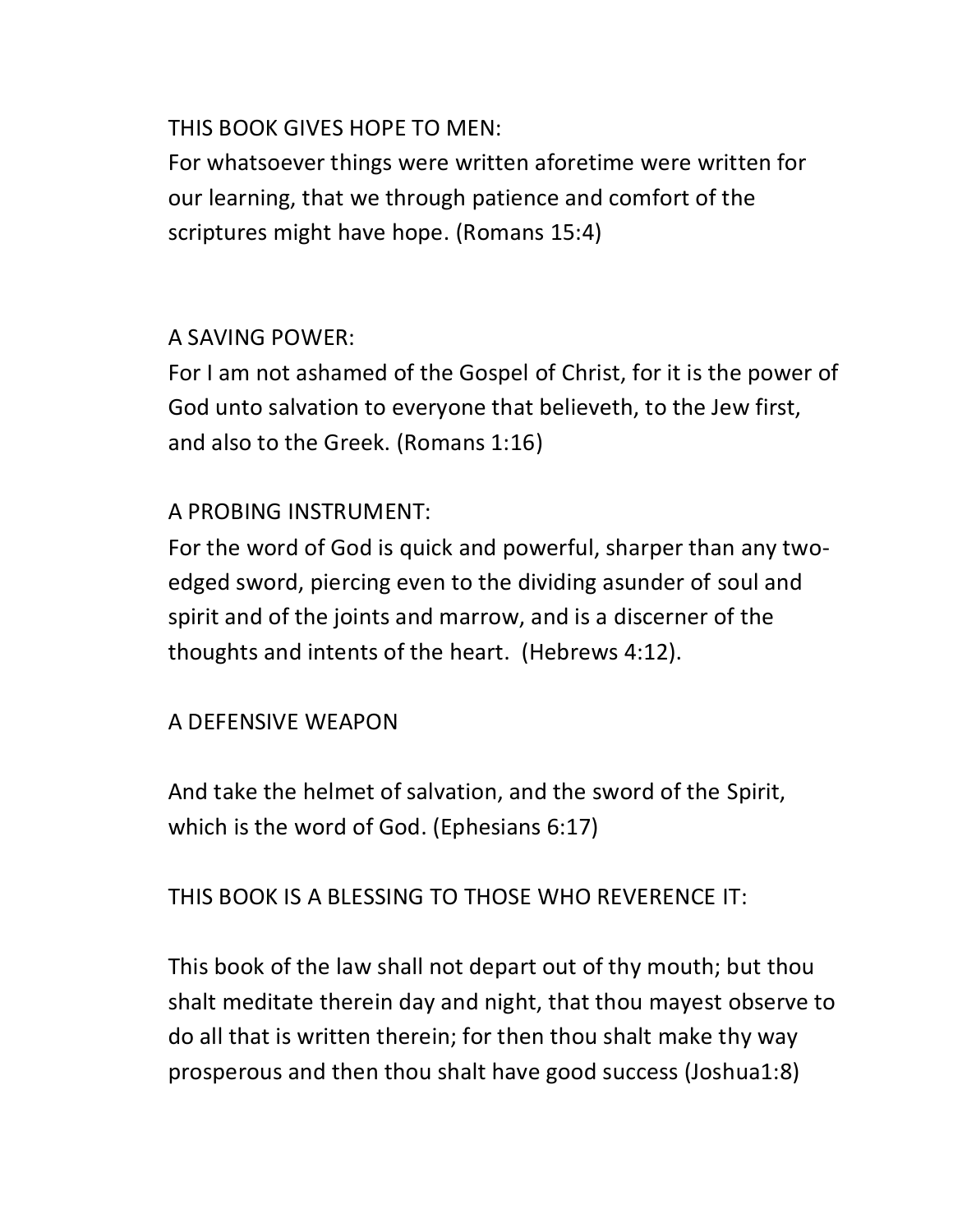PURIFIES THE LIFE

Now ye are clean through the word which I have spoken unto you. (John 15:3)

TO GIVE KNOWLEDGE OF ETERNAL LIFE:

These things have I written unto you that believe on the name of the Son of God: that ye may know ye have eternal life, and that ye might believe on the name of the Son of God. (I John 5:13)

TO RELATE HUMAN EXPERIENCES AS A WARNING:

Now all these things happened unto them for ensamples: and they are written for our admonition, upon whom the ends of the world are come. (I Corinthians 10:11).

THIS BOOK FURNISHES A LIGHT IN DARKNESS

Thy word is a lamp unto my feet and a light unto my path (Psalm 119:105)